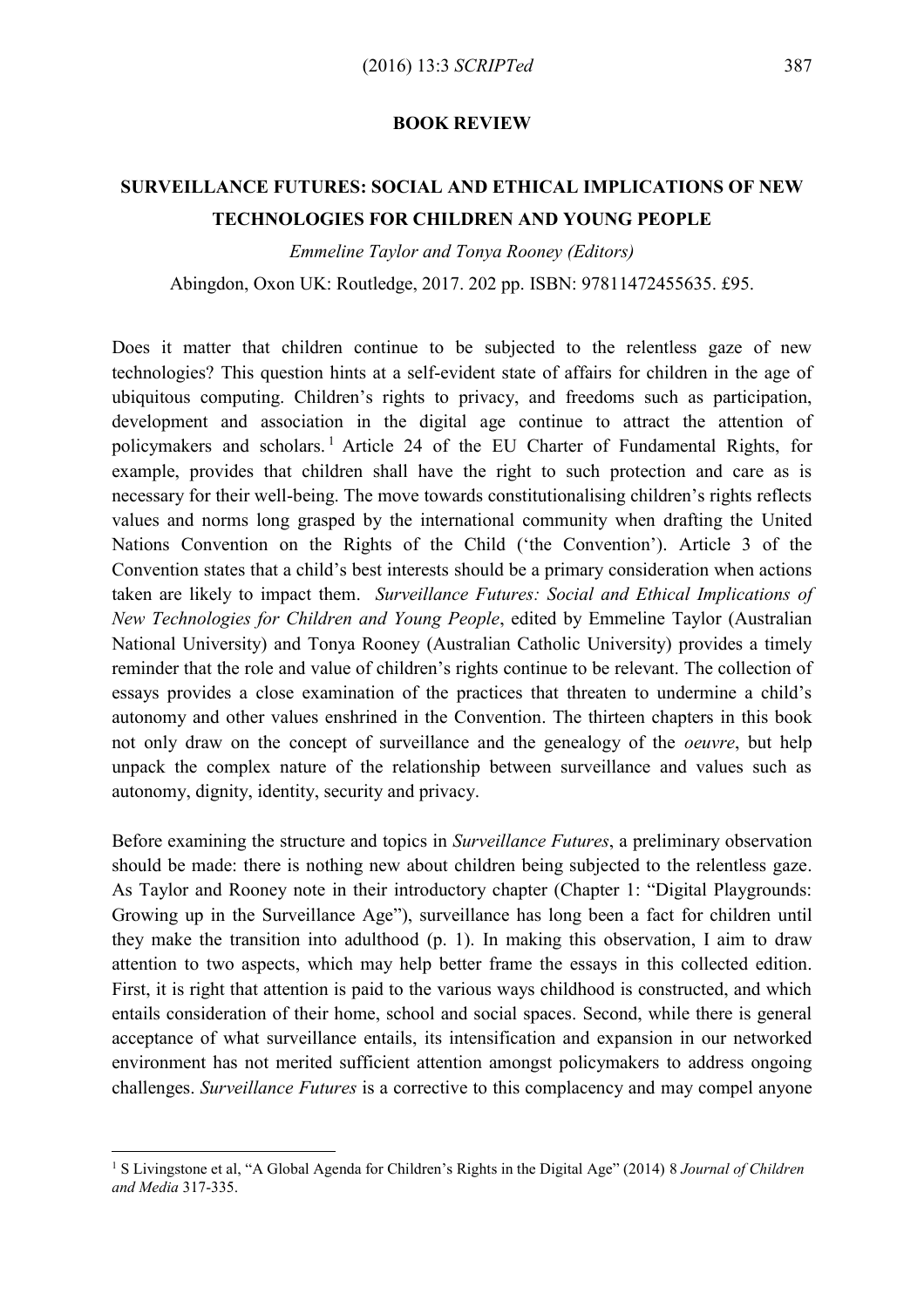who mechanically regards surveillance of children as acceptable to provide evidence that measures adopted are legal, necessary and proportionate.

*Surveillance Futures* provides a three-dimensional approach to the concept of surveillance in the lifeworld of children: "Part I: Schooling and Education", "Part II: Self, Body and Movement', and "Part III: Social Lives and Virtual Worlds". This well-thought out approach should provide readers with an informed account of the challenges posed to children in an environment mediated by smart sensors and technologies. The introductory Chapter 1 situates the accounts of various aspects of surveillances technologies and practices and articulates the overarching goals of the book, while acknowledging the problems of boundary setting in networked environments (p. 10).

As children spend a large amount of their formative years in school, Part I provides an appropriate starting point with four chapters devoted to examining the interaction between education, information-gathering properties of new technologies, and their use. To understand how surveillance practices are problematised, we need to assemble three modalities of surveillance practices and technologies: first, the school is an institution of rules with its actors having clear and defined roles; second, established rules and norms determine the relation between students and educators; and third, new technologies come equipped with capabilities that enable tracking, classification and auditing to take place seamlessly.<sup>2</sup>

Emmeline Taylor's chapter (Chapter 2: "'If I Wanted to Be on Big Brother, I Would've Auditioned for It': Examining the Media Representation of CCTV in Schools and the Impact of Visual Surveillance on Schoolchildren") provides an account of the normalising properties of surveillance technologies such as CCTV in schools. Drawing on Science and Technology studies (STS) framing tools, she demonstrates how media depictions of CCTV in schools as devices for security often leave unexplored the ways in which these technologies become agents for disciplining and enforcing norms of behaviour without prior deliberation (pp. 28- 32).

Deborah Lupton and Michael Gard (Chapter 3: "Digital Health Goes to School: The Implications of Digitising Children's Bodies") shed some much-needed light on why digital technologies used to promote "school health" should not be viewed simply in terms of promoting children's physical and mental health. This chapter evokes the genre of Foucauldian and Donna Haraway's to fill a gap in contemporary discourses on education. A case study from the United States is used to encourage readers to think about the emotional, pedagogical and corporatisation of an aspect of children's health and well-being. It would have been useful if case studies from other jurisdictions were used as comparators.

The emerging role and use of software and predictive analytics in schools is the subject of Ben Williamson's chapter (Chapter 4: "Calculating Children in the Dataveillance School:

<sup>2</sup> R Kitchin, *The Data Revolution: Big Data, Open Data, Data Infrastructures & their Consequences* (London: SAGE, 2014).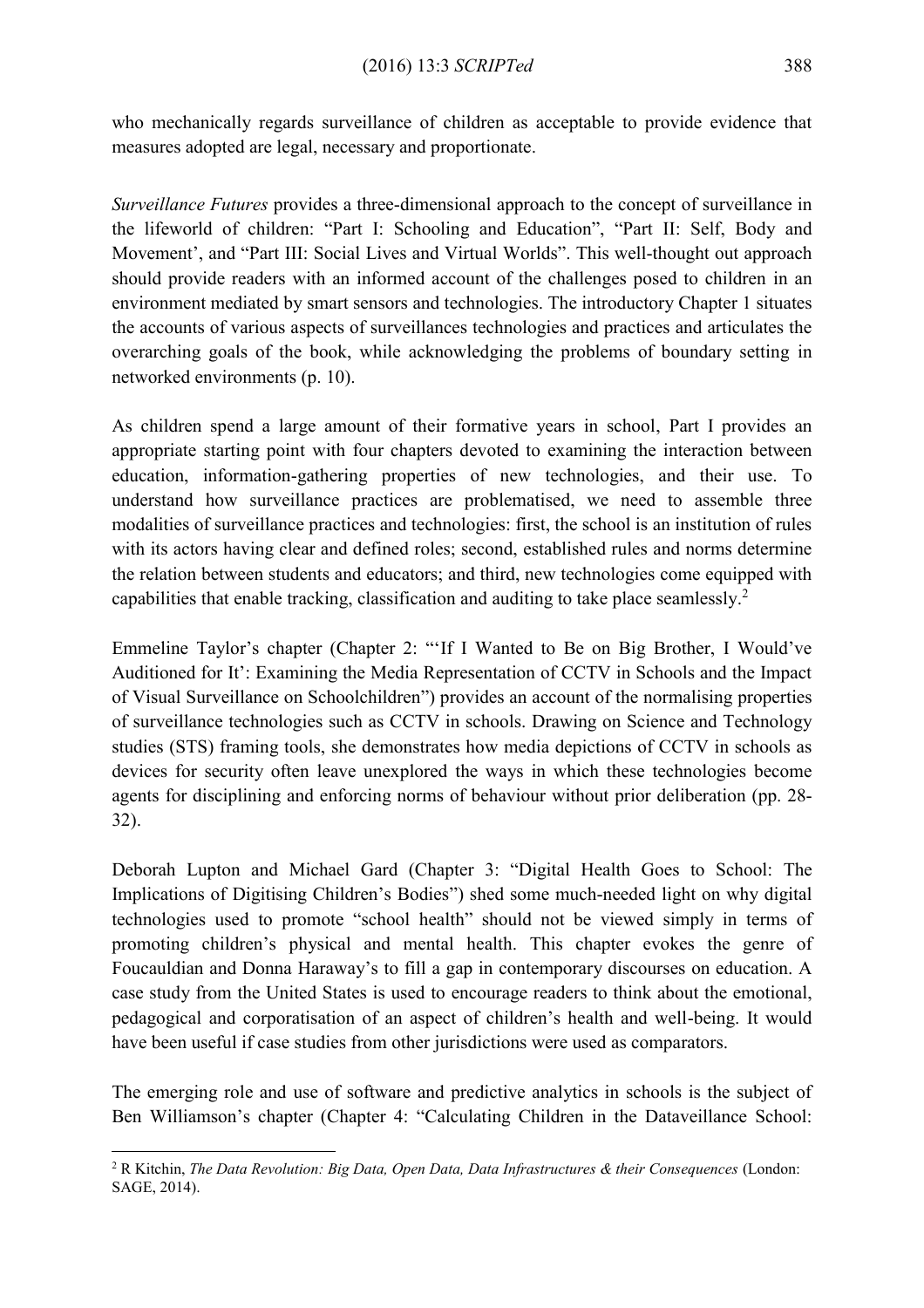Personal and Learning Analytics"). With ever increasing use of software to monitor the delivery of teaching and student performances, Williamson's discussion will provide readers with an accessible account of the invisible processes in play when personal analytics are harnessed to enhance student learning and experience. Williamson describes some of the ways processes such as machine learning and predictive analytics offer opportunities for improving cognitive tasks. This analysis is complemented by a consideration of the potential misuse. He points to the creation of "data doubles". These digital identities, unknown to the subject, may be used to restrict learning and educational opportunities (p. 57). It would have been interesting to gauge the thoughts of Williamson as to whether these elegant mathematical models have fallibilities that make them difficult to detect or regulate.

Emmeline Taylor's chapter turns our attention to another technology (Chapter 5: "'Teaching Us to Be 'Smart'? The Use of RFID in Schools and the Habituation of Young People to Everyday Surveillance"). Some will remember the use of Radio Frequency Identification (RFID) technology to monitor movements of pupils in a school.<sup>3</sup> Taylor's discussion and analysis is accompanied with the warning that with increasing miniaturisation of tracking technologies and ease with which they can now be integrated into uniforms, identity tokens and wearables, schools may end up becoming laboratories for corporations (pp. 74-76).

New technologies are not neutral. The design of affordances creates new spaces for socialisation, habit formation and practices and consequently become embedded within the cultural milieu of children. Parts II and III of *Surveillance Futures* contain insights into the way new technologies become sites for resistance, negotiation and arguments about the ethics of making children's lives transparent. Both Parts share a common attribute that is easily overlooked in discussions about biopolitics and affordances: surveillance discourse too often focuses on the characteristics of technologies and perhaps underestimates how children use technologies in ways that become associated with individual and group norms and values.

In respect of Part II, the shift from the school as surveillance infrastructure to biopolitics illuminates the political and ideological meanings that implicate questions about the construction of children's digital identities. The discussion in Part II is rich and dense. Murray Lee and Thomas Croft set out the longstanding cultural tensions surrounding children and their sexuality (Chapter 6: "Sexting and Young People: Surveillance and Childhood Sexuality"). The vignettes chosen are apt and illustrate some of the reasons boundaries between legitimate monitoring on the one hand and expression of sexual identity and awareness on the other will continue to be fluid and contested (pp. 88-90). This is a theme that is clearly aligned with Jacqueline Vickery's chapter (Chapter 7: "Media Discourses of Girls at Risk and the Domestication of Mobile Phone Surveillance"). Vickery's account captures very candidly the interplay between media discourse and social construction of children and implications for parenting strategies (pp. 100-102). Why might media

<sup>3</sup> WM Grossman, "Is UK college's RFID chip tracking of pupils an invasion of Privacy?" The Guardian (19 November 2013) available at [https://www.theguardian.com/technology/2013/nov/19/college-rfid-chip-tracking](https://www.theguardian.com/technology/2013/nov/19/college-rfid-chip-tracking-pupils-invasion-privacy)[pupils-invasion-privacy](https://www.theguardian.com/technology/2013/nov/19/college-rfid-chip-tracking-pupils-invasion-privacy) (accessed 10 Oct 16).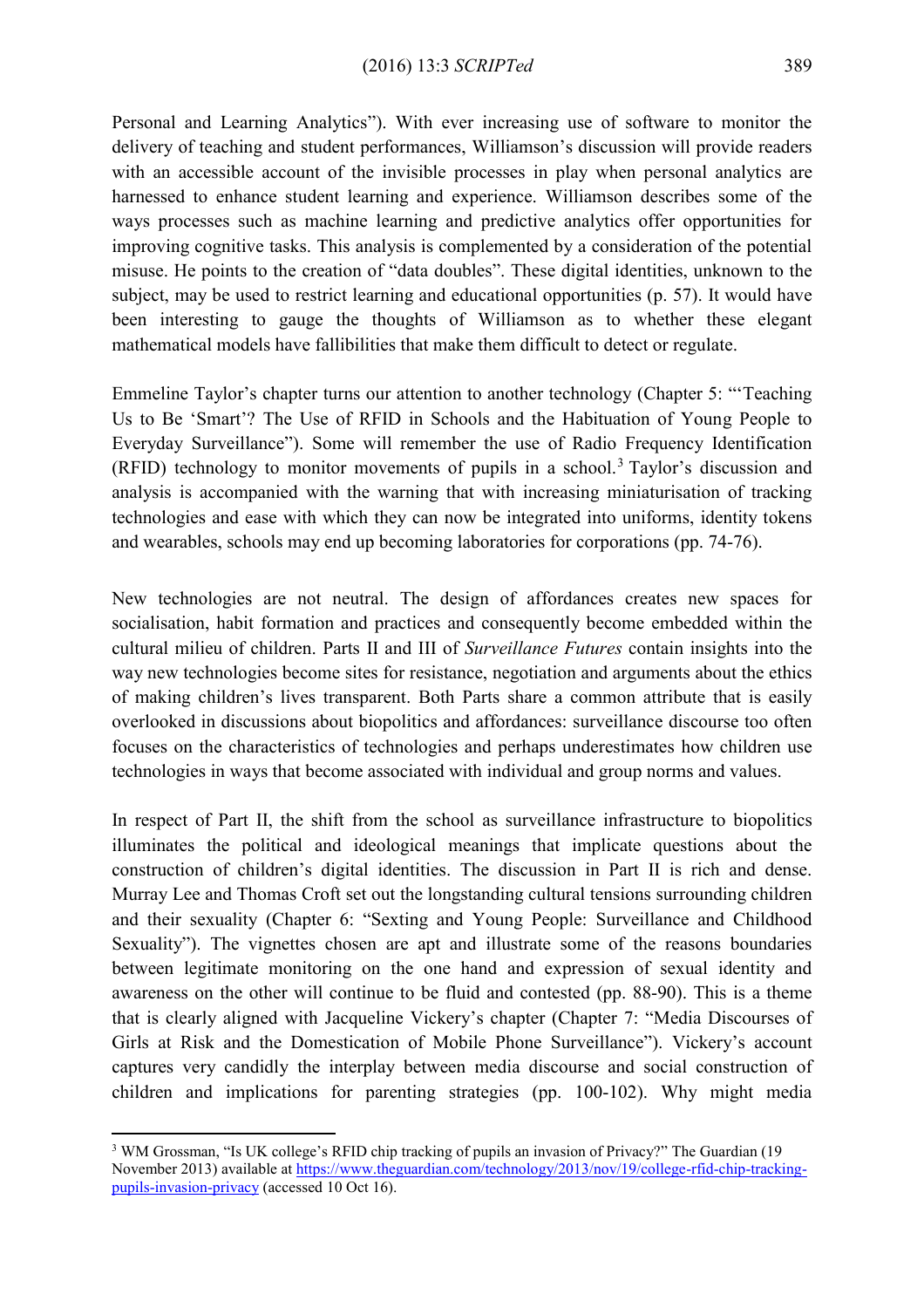characterisations of children as "vulnerable", "at risk" and "irresponsible" be relevant? The answer given is that children's social spaces, development and expression of identity are mediated by mobile phones. The domestication of mobile phone surveillance undermines children's right to agency, privacy and spaces for play and development. The domestication of mobile phone surveillance, to adapt Sherry Turkle's phrase, tethers children to their parents.<sup>4</sup> There is a deeper point that could have been pursued – media narratives structure the language through which values, behaviours and cultural attitudes are evaluated.

The trust deficit that is apparent in the preceding discussions is clearly signposted in the remaining two chapters in Part II. Carol Barron's chapter (Chapter 8: "'Where Are You, Who Are You With, What Are You Doing?' Strategies of Negotiation and Resistance to Parental Surveillance via Mobile Phones") recounts how mobile phones have evolved into repositories for monitoring and surveillance by parents. An important observation made in this chapter is that spaces of play, intimacy, identity formation and development become vulnerable to ongoing parental oversight. If we ever needed a reminder that technology is outpacing the evolution of social norms and domestic practices, these chapters provide a classic exposition of the ongoing tensions between surveillance and anti-surveillance/resistance practices in many households across the country. Scholars and policymakers have long debated about the extent to which parents should enable children to exercise agency, autonomy and responsibility. Clearly, these opportunities for development are in conflict with parental responsibility for a child's safety and well-being. Jessica Nihlén Fahlquist provides a good account of the significance of the tensions and conflicts arising from the use of GPS (Chapter 9: "The Ethical Concerns of Using GPS to Track Children"). The discussion provides readers with an opportunity to assess whether there are contexts and circumstances when it would not be right to use such technologies. Chapter 10, written by Emma Rich, focuses on digital health technologies ("Childhood, Surveillance and mHealth Technologies"). Health and fitness applications are heralding a new wave of biomedicalisation of children. Rich points to the design strategies adopted by commercial entities to monetise personal information of children. One conclusion reached in this chapter is that we should continue to question the lack of transparency and the decision-making capabilities of "black-box" analytics (pp. 138- 142).

Part III echoes much of the earlier concerns about potential misuse and vulnerability of children to bias and discrimination. The four chapters in this final Part provide a new context through which we can gain a better understanding of why surveillance of children matters. Networked environments and communication devices can be seen as infrastructures for play, entertainment and socialisation. Tonya Rooney's chapter highlights the significance of the erosion of children's digital spaces (Chapter 11: "Spy Kids Too: Encounters with Surveillance through Games and Play"). Children are not passive to surveillance practices and the chapter undertakes a brief examination of the resilience of children to parental intrusion through use of obfuscation strategies. Andrew Hope's chapter (Chapter 12: "World of Spycraft: Video Games, Gamification and Surveillance Creep") draws attention to the

<sup>4</sup> S Turkle, *Alone Together* (New York: Basic Books, 2013), Ch 9.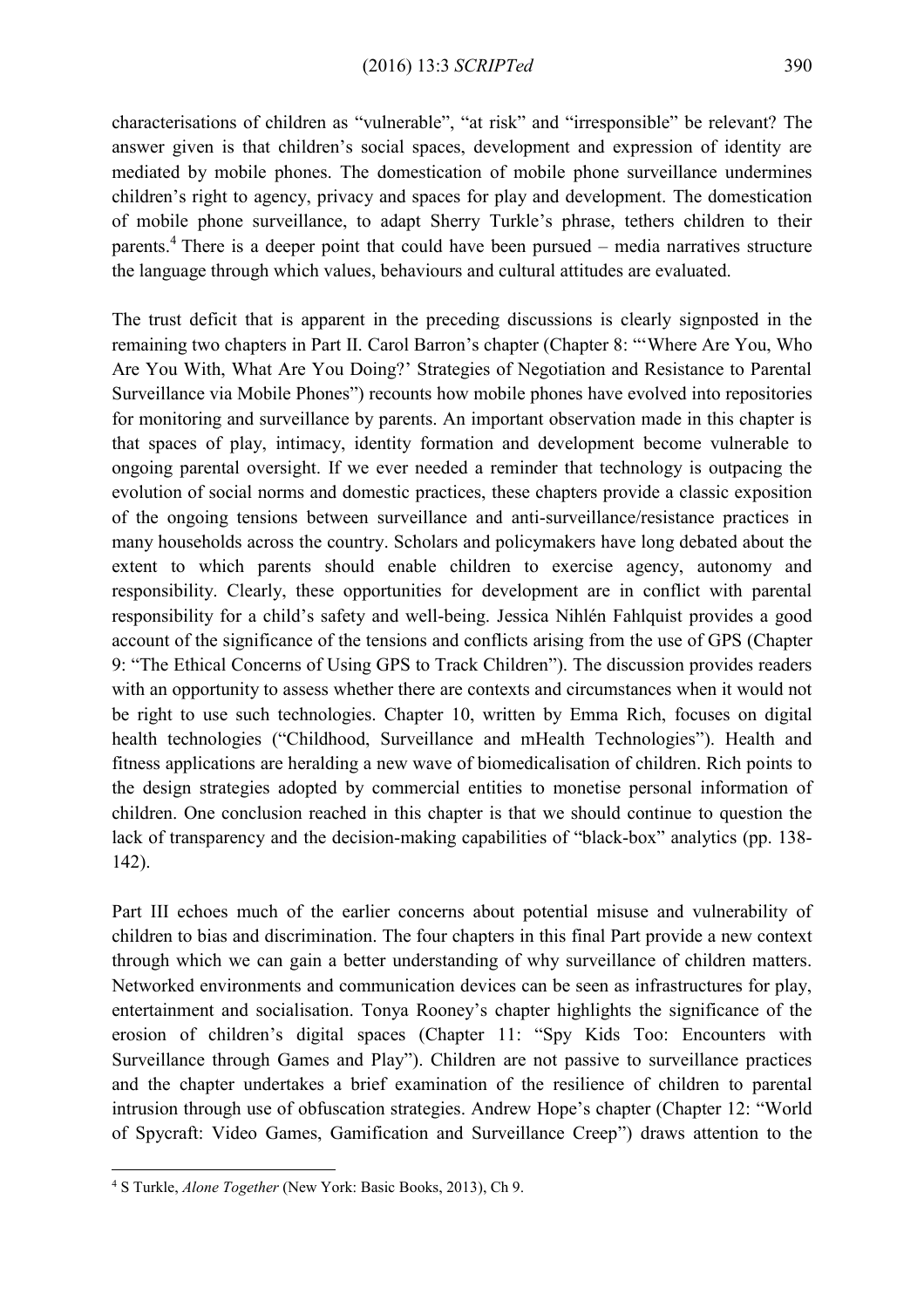commercial infrastructures for mining children's digital footprints. This reconfiguring of spaces of play, to borrow Julie Cohen's phrase, introduces a pervasive and invisible infrastructure for tracking, monitoring and knowledge creating platform. <sup>5</sup> Hope's account also points to the maturing of digital technologies resulting in a tipping point as children assume new roles and competences in the digital economy.

Online activities create multiple opportunities for businesses to discover children's preferences, tastes and values. Valerie Steeves's chapter illustrates how these values are leading to new business models (Chapter 13: "*Terra Cognita*: Surveillance of Young People's Favourite Websites"). Steeves draws on her Young Canadian in Wired World Project to reflect on the dominance of major technology companies in the collection of children's personal information and privacy implications. The commercialisation of the children's lifeworld and steps to arrest this have long floundered on political lack of will, among other reasons. This is nothing new, particularly for those who recall the deliberations of the Bailey Review.<sup>6</sup> Finally, Rosamunde van Brakel closes the collection of essays with a discussion of the ethics of pre-emptive surveillance in relation to the sharing of children's personal data between local agencies (Chapter 14: "The Rise of Pre-emptive Surveillance: Unintended Social and Ethical Consequences"). Van Brakel rightly calls on practitioners to examine more closely the values driving and validating the data sharing agenda. The case study involving practices in the UK raises important policy and practical questions on the broader impacts of indiscriminate surveillance on children's development and autonomy. Van Brankel's central argument is that that while data sharing and monitoring practices are prized for their flexibility and realisation of safety and child protection goals, embedding a culture of surveillance through the maintenance of databases can lead to the erosion of fundamental children's rights and values.

There is no doubt that the topics in *Surveillance Futures* are relevant to the question of how best children's rights can be enhanced in the age of the Internet and new technologies. The essays in this book are necessarily condensed but readers should glean from the accounts that contexts and practices raise complex legal, cultural, ideological and institutional issues. Could more have been done? Possibly in two respects. First, the chapters could have been more robust in their examination of the structures and normative aspects of the tensions rooted in contemporary digital culture which map the logic of the market and industry. Second, children live in a world where adults make the rules. If we are to properly critique surveillance technologies, it may not be enough to identify the assemblages of power and authority. Categorising surveillance as either good or bad is not as straightforward as might first appear. *Surveillance Futures* is in essence a debate about the rights of children, and consequently, the implications for the *Convention on the Rights of the Child* must be fully

<sup>5</sup> J Cohen, *Configuring the Networked Self: Law, Code, and the Play of Everyday Practice* (New Haven: Yale University Press, 2012), Ch 2.

<sup>6</sup> R Bailey, "Letting Children be Children: Report of an Independent Review of the Commercialisation and Sexualisation of Childhood" (2011) available at

[https://www.gov.uk/government/uploads/system/uploads/attachment\\_data/file/175418/Bailey\\_Review.pdf](https://www.gov.uk/government/uploads/system/uploads/attachment_data/file/175418/Bailey_Review.pdf) (accessed 10 Oct 2016)